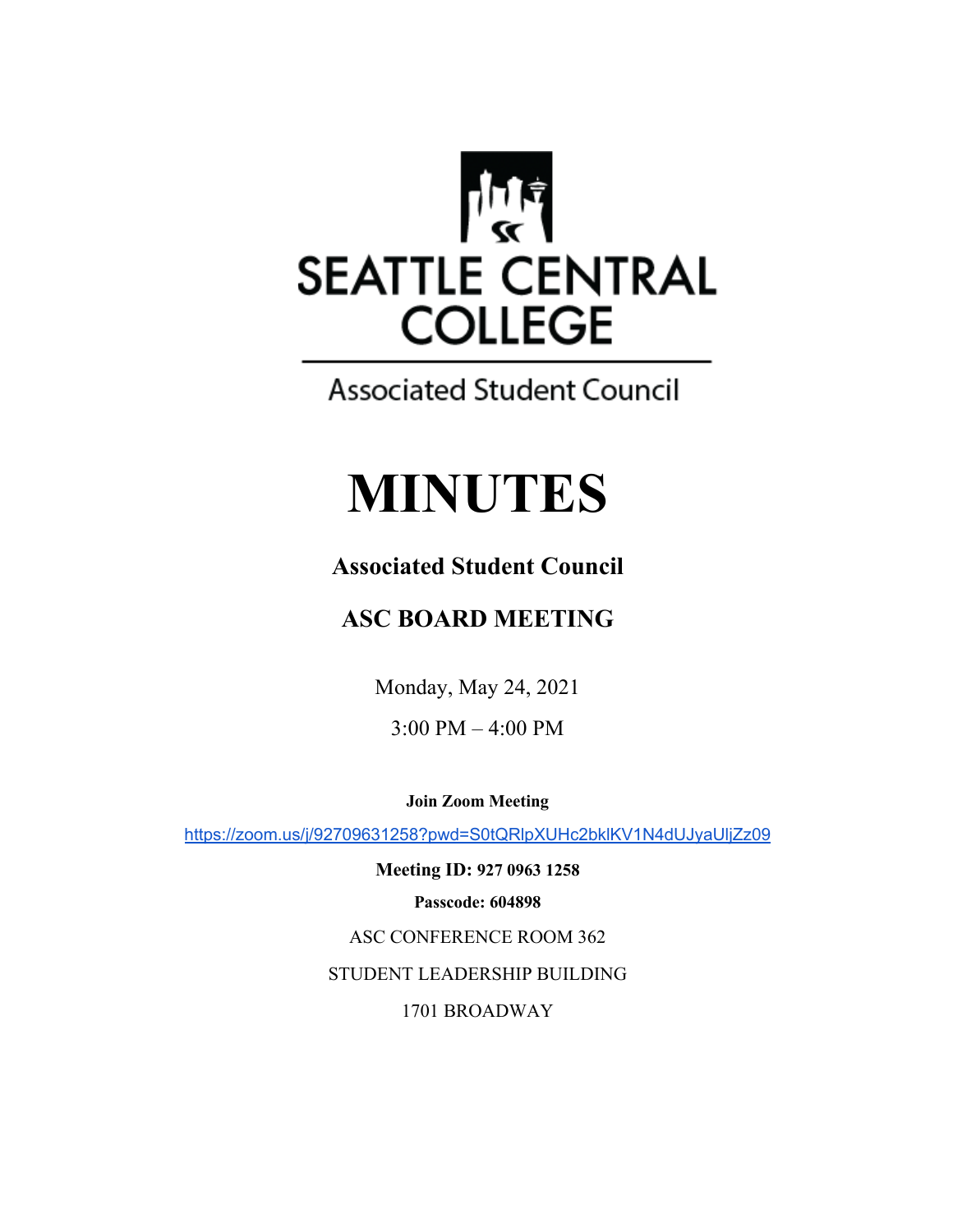### **Associated Student Council Members**

| . Executive of Issues & Concerns               |
|------------------------------------------------|
|                                                |
| <b>Executive of Student Success</b>            |
|                                                |
|                                                |
|                                                |
|                                                |
|                                                |
|                                                |
|                                                |
| <b>Representative, Health Education Center</b> |
|                                                |
| .                                              |

**Advisor: Dennis Coy Denman**

#### **QUESTIONS?**

Associated Student Council Staff – Seattle Central College

1701 Broadway Seattle, WA 98122.

#### (206)934-3890

asc-admin.central@seattlecolleges.edu

#### \**BARRIER FREE LOCATION – REASONABLE ACCOMODATIONS FOR PERSONS WITH DISABILITIES AVAILABLE UPON REQUEST\**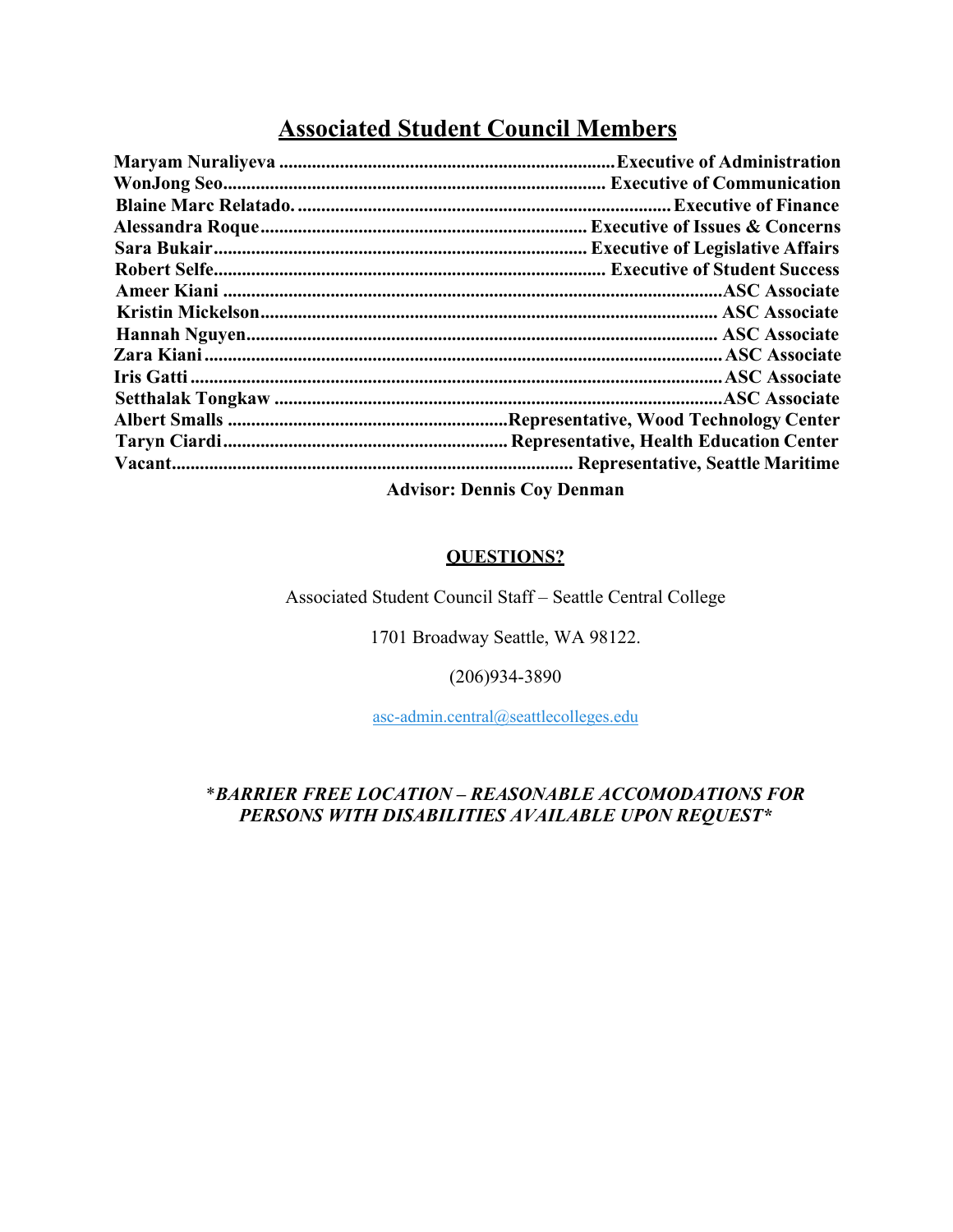## **ASSOCIATED STUDENT COUNCIL BOARD MEETING MINUTES**

#### *A.* **CALL TO ORDER** *(1min)*

Alex called the meeting to order at 3:03 PM

#### *B.* **ROLL CALL** *(1min)*

Present: Taryn, Maryam, Iris, Joe, Sara, Albert, Alex, Robert, Blaine, Kristin, Smile, Hannah

Absent: Amir, Zara

#### *C.* **LAND USE ACKNOWLEDGEMENT** *(1min)*

*"I acknowledge the land on which we stand today as the traditional home of the Coast Salish people, the traditional home of all tribes and bands within the Duwamish, Suquamish, Tulalip and Muckleshoot nations. Without them, we would not have access to this gathering and to this dialogue. I ask that we take this opportunity to thank the original caretakers of this land who are still here."*

Alex read the land acknowledgment at 3:05 PM

#### *D.* **APPROVAL OF MINUTES** *(1min)*

Robert made a motion to approve the minutes from May 17, 2021.

Maryam seconded. The motion passed, and the minutes were approved at 3:06 PM

#### *E.* **PUBLIC COMMENT PERIOD** *(*5*min)*

• Blaine shared a presentation with ASC members of the words by Nuseir Yassin of Nas Daily. He believed that this is something that everybody as a student leadership can look up to, as we have always been fighting for equity. He has been contacting the humanities and sociology instructor to get some ideas. Blaine explained to the members that there is a link to Palestine solidarity events and asked everyone to click on that if they want to attend. The instructor also has the link to a petition, but Blaine will have to confirm that everybody could participate first, and then he will let everyone know.

#### *F.* **OLD BUSINESS** *(10min)*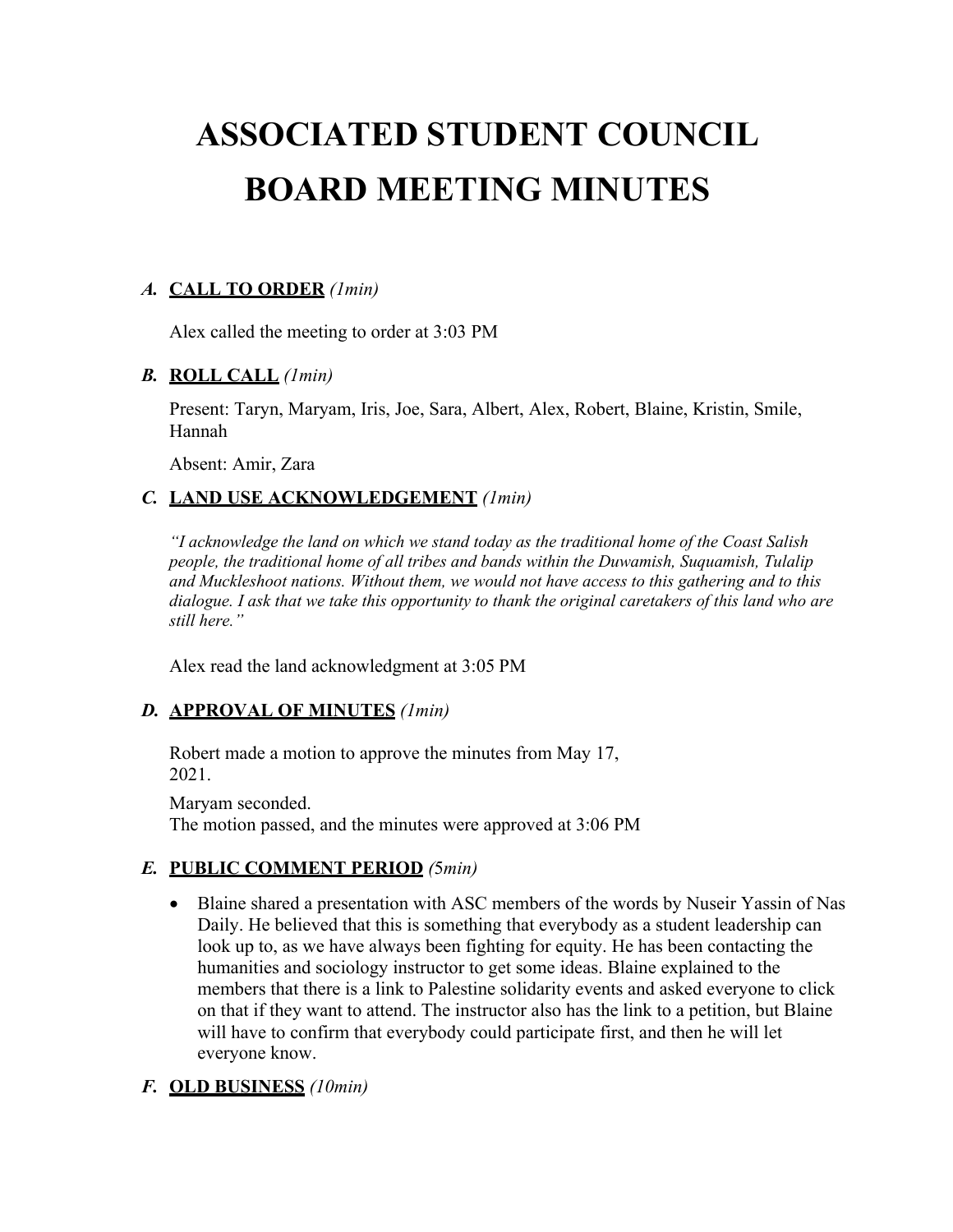• Alex updated ASC members on the free menstrual product program. Last Tuesday, Alex had met with Sara Djubek, CEO of Aunt Flow, to inform her that Seattle Central College could not become partners with Aunt Flow on the program. Instead, Seattle Central College will work with WCP, a local supplier that SCC already have a relationship with. Alex is still working on the calculations regarding the number of products that would be received, comparing it to Aunt Flow to figure out which option to go with.

Robert made a motion to transfer the agreement from Aunt Flow to WCP Maryam seconded Motion passed.

#### *G.* **NEW BUSINESS** *(30mins)*

- Dr. Sheila and Dr. Yoshiko were unable to attend the meeting. They will try to reschedule to another meeting.
- Alexis gave a presentation about the survey data that has been collected. She brought up some feedback from the students, regards to their learning experiences at Seattle Central College. By doing so, Alexis hoped to improve students' learning experiences during the pandemic and came up with ideas regarding online instructions, courses on Canvas, and other provided services.

Robert made a motion to extend the conversation by 5 minutes Maryam seconded Motion passed.

#### *H.* **COMMITTEE REPORTS** *(10min)*

- **1. Communications Committee** No new reports.
- **2. Issues and Concerns Committee** No new reports.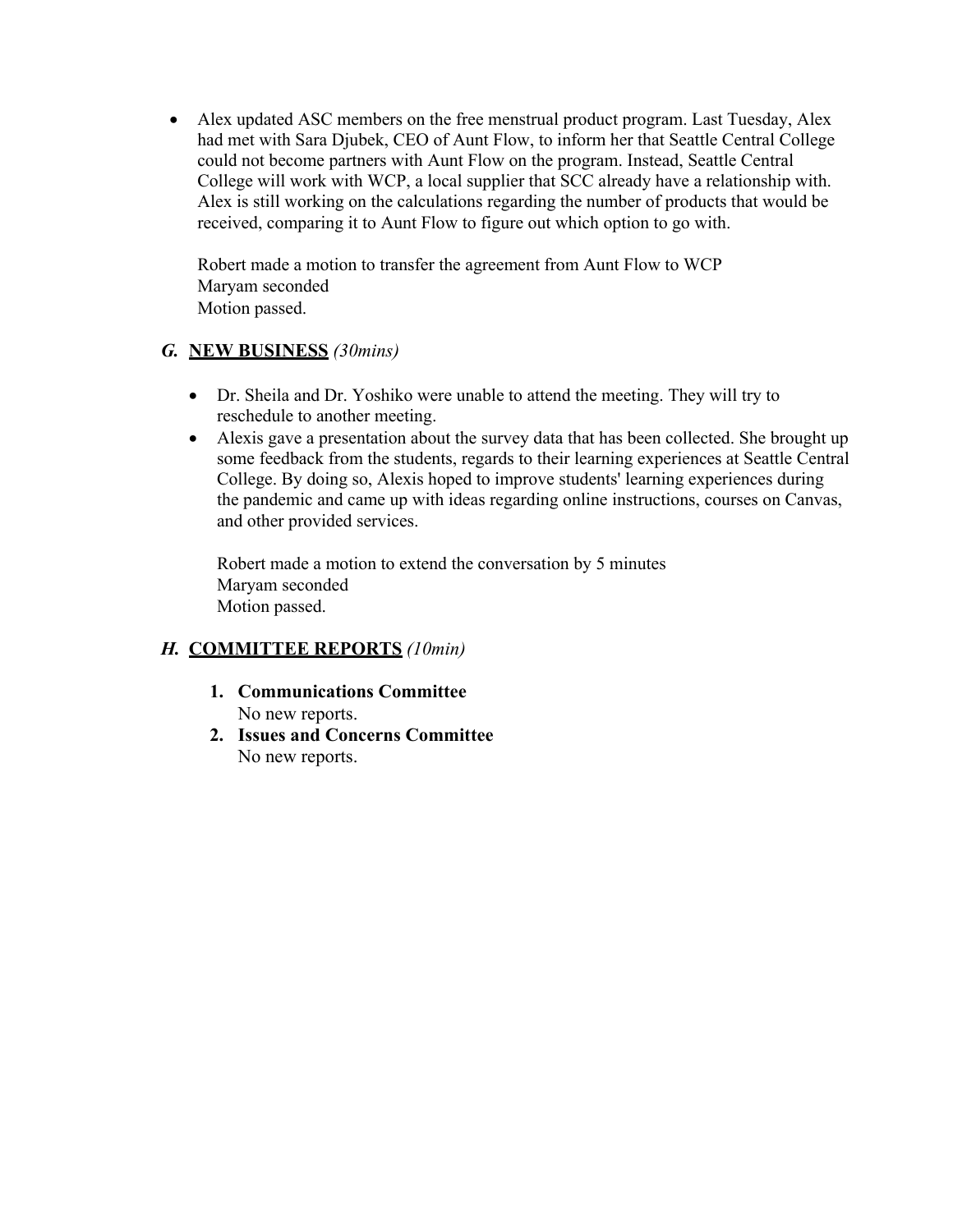- **3. Services and Activities Fee Committee** No new reports.
- **4. Student Success Committee** The Student Success Committee has already set the day for the President's Medal. It is on June 17 at 3 PM.
- **5. Student Advocacy Committee** No new reports.

#### **6. Student Union Building Planning Committee**

The Student Union Building Planning Committee invites everyone again to the committee meeting that will happen on June 1 at 3 PM. Iris hoped to get feedback and share ideas with student leadership for the committee's works this year before bringing it to a larger student population.

#### *I.* **INDIVIDUAL REPORTS** *(*10*min)*

#### **1. Albert Smalls**

No new reports.

#### **2. Alessandra Roque**

Alex is working on the menstrual products and will be meeting later to discuss the different options.

#### **3. Blaine Marc Relatado**

Blaine has been working on the presentation to the Board of Trustees. He had sent it to Ricardo and Dennis for reviewing and is waiting for North and South Colleges. Blaine will have a meeting after the board meeting to work on the presentation and prepare for the Board of Trustees on June 10.

#### **4. Maryam Nuraliyeva**

Maryam will present the Bylaws with Sara and Amir. She is also helping them with the hiring process.

#### **5. WonJong Seo**